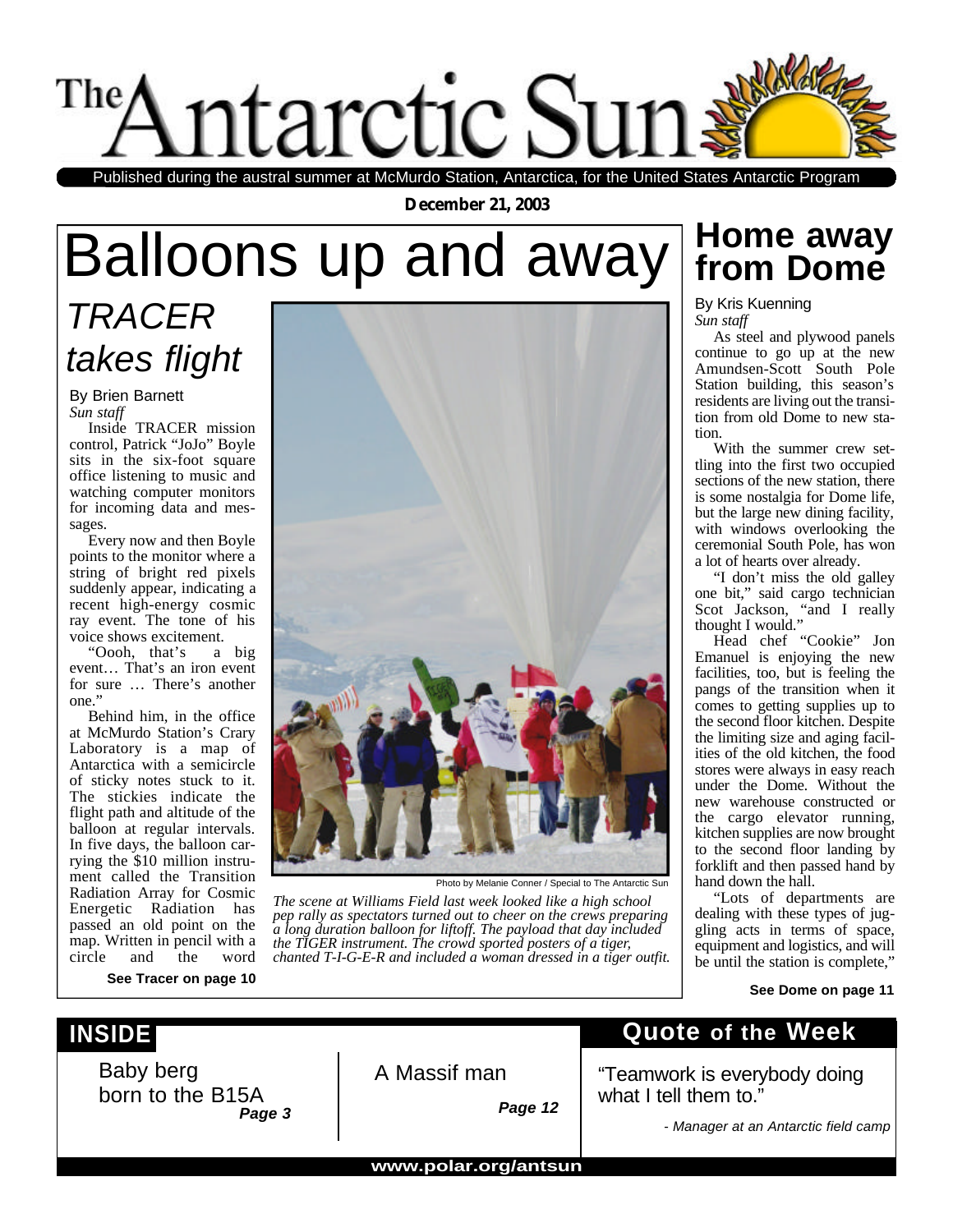

**Web address:** www.polar.org/antsun

**Cold, hard facts**

#### **How far ...**

Newsmaker Saddam's so-called "spider hole" to … **McMurdo:** 12,639 km **South Pole:** 12,064 km **Palmer:** 12,420 km

McMurdo residents recently had **crab legs** for dinner. We assumed they were caught in Dutch Harbor, Alaska: **12,733 km away**

**Palmer Station to McMurdo** is **3,294 km away** as the skua flies, but *i*t takes a person **21,346 km** to travel from the Peninsula to Ross Island.

**Santa** must travel **14,965 km** to deliver presents to the good kids at **South Pole**.

**E-mail travels at least 70,000 km** on its journey from the continent to the satellites to the ground and then to friends and family at home.

**Happy holidays!**

*Primary source: McMurdo GIS*



Good skua, dude!!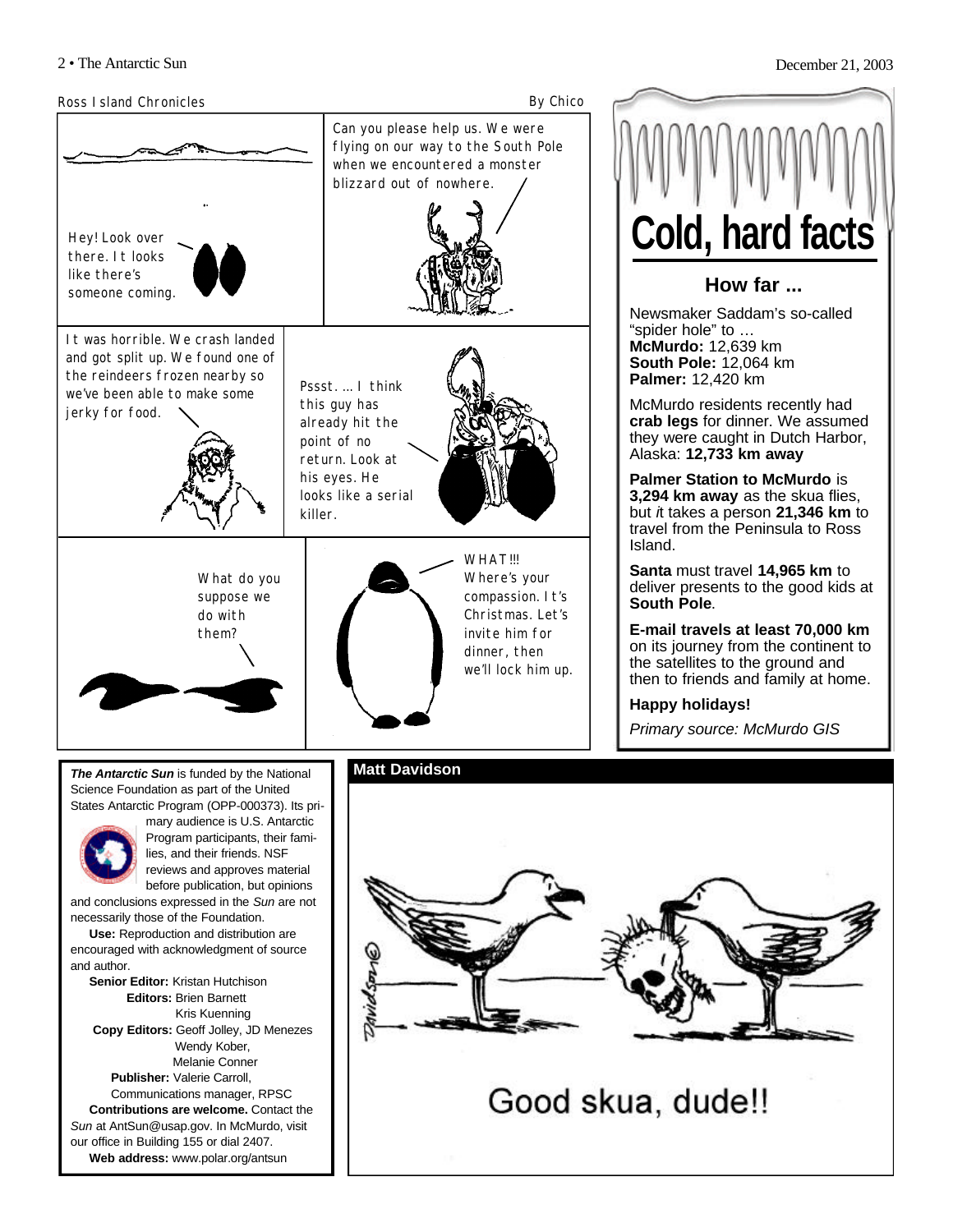*The crack that created the new iceberg was visible in the center of this photo taken during an October flight to B15A.*

> Photo by Brien Barnett / The Antarctic Sun



# B15A continues to break up

*Expert first spotted crack that led to new iceberg during mission in October*

#### By Brien Barnett

*Sun staff*

Smack. Whack. Just like that, iceberg B15A has lost another chunk, now tentatively named B15K.

The new iceberg came from the west side of B15A after days of storms and repeated ramming against nearby iceberg C16. B15K is estimated to be about 10 km wide by 40 km long.

The icebergs, including the previously spalled berg B15J, lie just north of Ross Island. Ocean currents, islands and seafloor ridges have pinned the icebergs into a corner where they are beginning to break up after more than two years of almost no activity.

Iceberg researcher Doug MacAyeal of the University of Chicago said the recent storm that brought 50-plus knot winds and nearly a foot of snow to McMurdo, likely played a role in roughing up the bergs.

In October, MacAyeal spied the crack that would become the new iceberg. He spotted the clean break in satellite photos after the clouds cleared. Specialists at the University of Wisconsin-Madison's Antarctic Meteorological Research Service confirmed it.

The beating C16 is taking has MacAyeal wanting to get a team back out to that iceberg to retrieve \$400,000 worth of seismic gear he fears may be lost into the sea.

His group placed the instruments on the iceberg in October and he had planned to leave them there through the winter. The recovery attempt may come in January. But while he's concerned for the instruments, MacAyeal said the breakup continues to be good news.

"We're delighted because the more action the better," MacAyeal said. "We wanted to see what the life cycle was and by golly we're getting what we were wanting."

MacAyeal offered his "best guess" scenario for the short-term future of the bergs.

The new iceberg sliver may be low enough to pass over the seafloor ridges or break up into smaller pieces and enter McMurdo Sound. That could create some headaches for the icebreakers and re-supply vessels now headed this way. Over the fall and early winter, MacAyeal said the bergs might begin to head north if conditions are right.

*National Science Foundation funded research in the story: Doug MacAyeal, University of Chicago, http://amrc.ssec.wisc.edu/amrc/iceberg.html*

—————





#### *December 2003*

*The new iceberg, B15K, is clearly visible to the west of its parent, the giant B15A.*

*Smashed bits of ice are visible north of Ross island, providing evidence of the destruction caused by the icebergs colliding repeatedly over the last month or so.*

*East of iceberg C16, B15J has rotated so the jagged point where it broke with B15A is now facing west.*

#### *October 2003*

*B15A is intact with C16A just to the southwest of it.*

Satellite photos courtesy of Antarctic Meteorological Research Center at the University of Wisconsin, **Madison**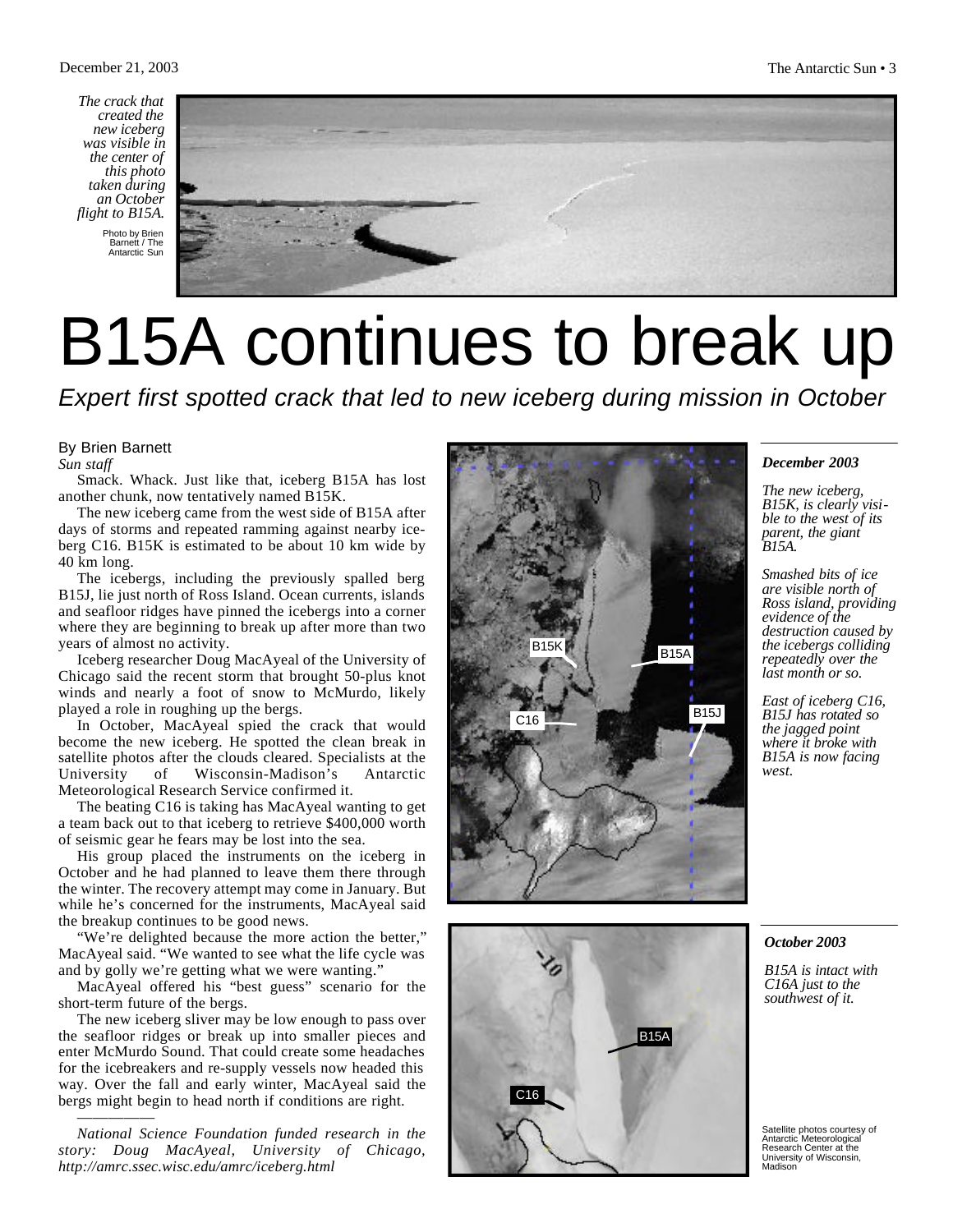

## **Curious Christmas. Thoughts of home.**

**Hermannis Compared Storm** and the store is a cardboard tree...<br>We've all walked into stores draped with ow do you pack a holiday into 75 lbs of luggage? A string of lights, some tinsel, a cardboard tree… the stuff and realized the decorations don't make the season.

So what does? There aren't any children in Antarctica, eyes wide with wonder, for us to live through vicariously. Most of the traditions of home, the family, the baking, the fresh scent of pine, have been left behind.

Winter holidays hit Antarctica midsummer, when the sun is high and scientists are busy. For some researchers in the field, Christmas will be just another day, living in a tent, melting water over a camp stove, collecting data on penguins or glaciers, or cracking open rocks to see what present is hidden inside.

Many workers will clock in Christmas morning too, manning the radios, keeping the generators running, making meals and cleaning dishes.

Even those with the day off struggle to find a meaningful way to spend it when their families are several plane rides away, living an entirely different day. The early explorers faced the same dilemma, but no matter their circumstances they found a way.

On board the *Terra Nova* in 1910, Robert Falcon Scott and his crew enjoyed a festive Christmas.

"I don't think many at home had a more pleasant Christmas Day than we," wrote Apsley Cherry-Garrard. "It was beautifully calm with the pack all round. At 10 we had church with lots of Christmas hymns, and then decorated the ward-room with all our sledging flags…The men forrard had their Christmas dinner of fresh mutton at midday; there was plenty of penguin for them, but curiously enough they did not think it good enough for a Christmas dinner.

The ward-room ate penguin in the evening, and after the toast of 'absent friends' we began to sing, and twice round the table everybody had to contribute a song. Ponting's banjo songs were a great success, also Oates' 'The Vly on the turmuts.' Mears sang 'a little song about our Expedition, and many of the members that

Southward would go' of his own composition."

Penguin won't be served at McMurdo this year, but a small chorus has been practicing carols at Chapel of the Snows. On Christmas Day the stations and field camps will radio each other, exchanging greetings and taking turns caroling the others.

Shackleton's crew aboard the *Endurance* also ate well on Christmas 1914, still hopeful they'd succeed in crossing the continent. The *Endurance* was pushing through pack ice in the Weddell Sea, moving less than 30 miles a day. The crew had expected to be ashore by the end of December. Instead, they were not even across the Antarctic Circle.

## **"We will have fine dinners … and never again will I eat dog."**

#### *- early explorer Xavier Mertz*

In spite of the disappointing progress, they celebrated Christmas festively. The wardroom was decorated with bunting and they had an excellent dinner of soup, herring, jugged hare, plum pudding, and sweets, washed down with stout and rum. Afterward there was a hearty songfest, with Hussey playing a one-stringed violin he had made himself. That night before he turned in, Greenstreet recorded the day's events in his diary, concluding the entry with these words:

"Here endeth another Christmas Day. I wonder how and under what circumstances our next one will be spent. Temperature 30 degrees."

A year later their ship had sunk. The crew ate cold seal steak and tea after five hours pulling life boats across the ice flows. All Shackleton wrote was "Curious Christmas. Thoughts of home."

He roused the men again at midnight and resumed the march.

Douglas Mawson was also in the middle of a brutal march on Christmas 1911,

with just one companion and one dog left. The sled with most of their supplies had been lost into a crevasse and they were resorting to eating the dogs. On Christmas Eve they staved their hunger with a piece of cold, scorched dog liver and a reboiled tea bag. His only feasts were in his dreams. He dreamt of a bakery filled with cakes several feet in diameter on a street with windows decorated with candle-lit trees and bunting. But he woke before he could taste the cake.

Instead of cake, he found half a biscuit he'd been hoarding and gave half to Xavier Mertz with some dog stew.

"A relic of better days, Xavier," he said.

For seven hours they walked through the snow showers, then camped again. To celebrate Christmas they added a knob of butter to their ration of dog stew.

"Let us thank God, Xavier, that we are still alive. Let's promise to remember each other on this day for the rest of our lives – and to celebrate this day together when we are in better circumstances."

Mertz brightened: "Yes, yes. When we get to the hut I will make your Whisky Omelette Mawson! We will have fine dinners … and never again will I eat dog."

This week at the Antarctic research stations we are at least assured a feast on Christmas Eve, no dogs allowed. South Pole's dinner will be candle-lit, served on white tablecloths. At Palmer Station people have spent hours making gifts to exchange. Here in McMurdo, the dining attendants hung stockings, and some green dishwashers gloves, below the wide screen TV in the dining hall. The branches of the plastic tree have been dusted off and hung with ornaments. Garlands festoon the hallway outside the recreation office.

Like the men with Scott, Shackleton and Mawson, we will toast absent friends, think of family and then celebrate a sunlit holiday with what we have.

*Compiled by Kristan Hutchison. Quotations taken from:* The Worst Journey in the World *by Apsley Cherry-Garrard,* Endurance: Shackleton's Incredible Voyage *by Alfred Lansing and* Mawson's Will *by Lennard Bickell.*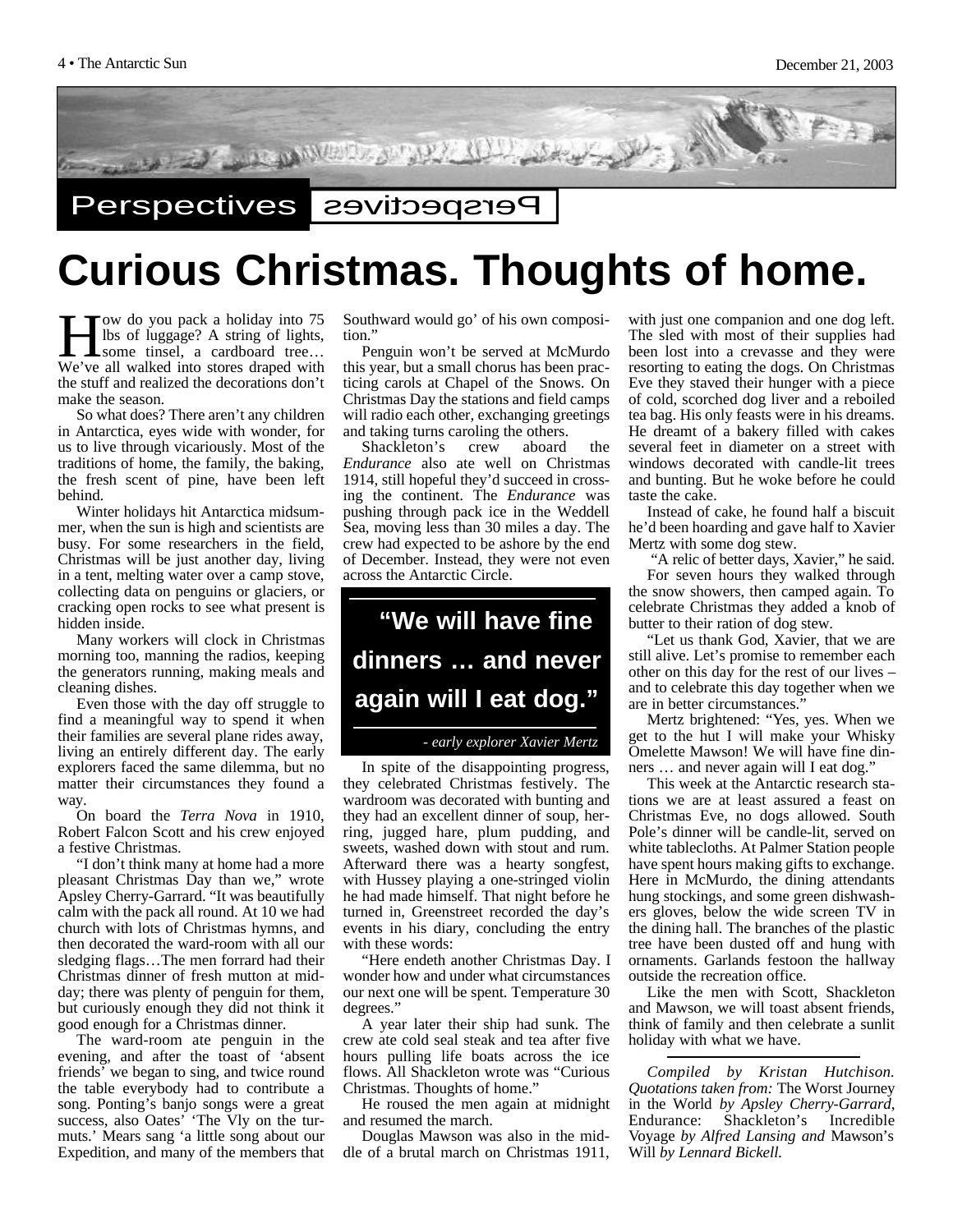

#### **PALMER**

#### **Plant life at Palmer**  By Kerry Kells

#### *Palmer correspondent*

As our local islands started to sprout with bits of green plant life, a new research group arrived at Palmer Station. Biologists Tad Day (principal researcher), Christopher (Wally) Ruhland (co-principal), Sarah Strauss and Ji Hyung Park will study the plants and soil of the Peninsula. This group will examine the alterations and responses of landbased ecosystems to short and long term climate changes. The ecosystem they study includes nutrient pools, plants, litter and soils in communities dominated by vascular plants – higher order plants with a system for transporting water. The goal is to predict how long-term climate change will impact ecosystem productivity.

Behind Palmer Station, the researchers have set up an area for the soil and plant experiments. They will collect 4-inch to 5 inch thick, round sections of tundra, called cores, with plant and soil intact. The two plants they are studying are a short native grass commonly called Antarctic hair grass and a moss-like plant with white flowers called Antarctic pearlwort. About 240 cores containing both species will be collected from different local islands. The cores will be brought back to grow in plastic pipes under a manipulated climate. These samples will reveal the ecosystem's response to climate changes.

Day's group has expanded and refined its methods from earlier research during the 1995 to 1999 summer seasons. At that time they brought the controlled climate to the plant. Small cages, like miniature greenhouses, enclosed a plot of land for passive warming experiments emulating global warming. They also used the greenhouses to filter out various amounts of ultraviolet-B radiation.

This time Day's group will use three experiments over three research seasons to track the impacts of temperatures (global warming), exposure to ultraviolet-B radiation (ozone depletion) and increased precipitation (possibly caused by global warming). Infrared heaters placed over one set of cores will raise the plant and soil temperatures to varying degrees. As an improvement from earlier seasons, the heaters can warm the plants day and night. Ultraviolet-B absorbing filters placed over another set of core samples will emulate different levels of ozone. Another group of cores will receive extra water to mimic greater precipitation.

The research also will measure and sample natural communities on a few local islands. One such study may compare the ecosystems of a north-facing slope and an adjacent south-facing slope to the experimental cores at the station. The team will compare the gradients of temperature, snowpack and moisture on these slopes, as well as levels of carbon and nitrogen in the plants and the composition of the soil. The arrival of the researchers in mid-December allows them to study the late spring snowpack patterns of these areas. For example, these Antarctic plants need to store enough carbon in their roots to sustain them through the winter. Greater precipitation during the winter along the Peninsula may lead to more snow accumulation and later snow melt dates. A late snow melt can exhaust the plants, causing them to perish. Subsequent seasons at Palmer will allow manipulation of snowmelt times in plots on these islands.

For this and the next two summers, Day and his researchers will heat, water and expose their sample plants to create environments reflective of global warming and ozone depletion. Their experiments could give a picture of a vastly different Antarctic Peninsula many years in the future.

### **SOUTH POLE**

#### **'Tis the season of building** By Tracy Sheeley

*South Pole Correspondent*

The South Pole season keeps flying along, and most Polies find themselves wondering how the Christmas holiday can be less than a week away!

We have reached our maximum population, and while people will come and go, we expect to maintain high numbers until the end of the summer season – construction, science, and support staff – all have a full plate.

The construction of the elevated station is moving along quickly. Panels are going up on the B-3 pod, which marks the farthest pod toward the skiway. The steel crew continues to erect the frame of the remaining pods, which extend off the main length of the station. Each passing day brings a new view on the future. Interior crews are working on the new medical facility, station store and computer lab, which we hope will come online late in the summer. The information technology department is working on the transition as well – relocating satellite dishes and equipment to the radio building, which will be the communications base of the new station. From the 24-hour-shift work to the kitchen staff cooking up a storm and the janitors preparing rooms in the 20 minutes between when a room is vacated and when it is re-occupied – all of this is part of the 2003-04 jigsaw puzzle at the Pole.

Science, of course, is alive and well at South Pole. We've had a flurry of activity at the Atmospheric Research Observatory as several science groups share space and resources in their atmospheric studies. The annual snow stake runs, which measure the accumulation of drifted snow on the polar plateau, wrapped up last week. We've also played host to science in transit, greeting both the meteorite hunters and an Automatic Geophysical Observatory group.

#### **SHIPS**

#### **Laurence M. Gould**

Calm conditions helped the *Laurence M. Gould* collect five hours of underwater and bird feeding video. Along with plankton collecting, this completed the work for the Veit seabird research group. Snow and wind was still hampering groups at Seymour and Vega Islands. On Wednesday, the Seymour group reported a work day after two days of being tent bound. The *Gould* was scheduled to pick up the Seymour camp on Saturday and Vega group on Sunday.

#### **Nathaniel B Palmer**

The *Nathaniel B Palmer* left Lyttelton, headed for Antarctica, on Dec. 18.

**McMurdo Station** High: 37 F / 3 C Low:16 F / -9 C

Wind: 23 mph / 37 kph Windchill: -17 F / -27 C

#### **Palmer Station** High: 40.8 F / 4.9 C Low: 28.04 F / -2.2 C Wind: 40.5 mph / 65 kph Windchill: 18.3 F / -7.6 C

#### the week in weather

#### **South Pole Station**

High:-4.2 F / -20.1 C Low:-17.9 F / -27.7 C Wind: 24 mph / 38.6 kph Physio-altitude: 9,835ft / 2,998 m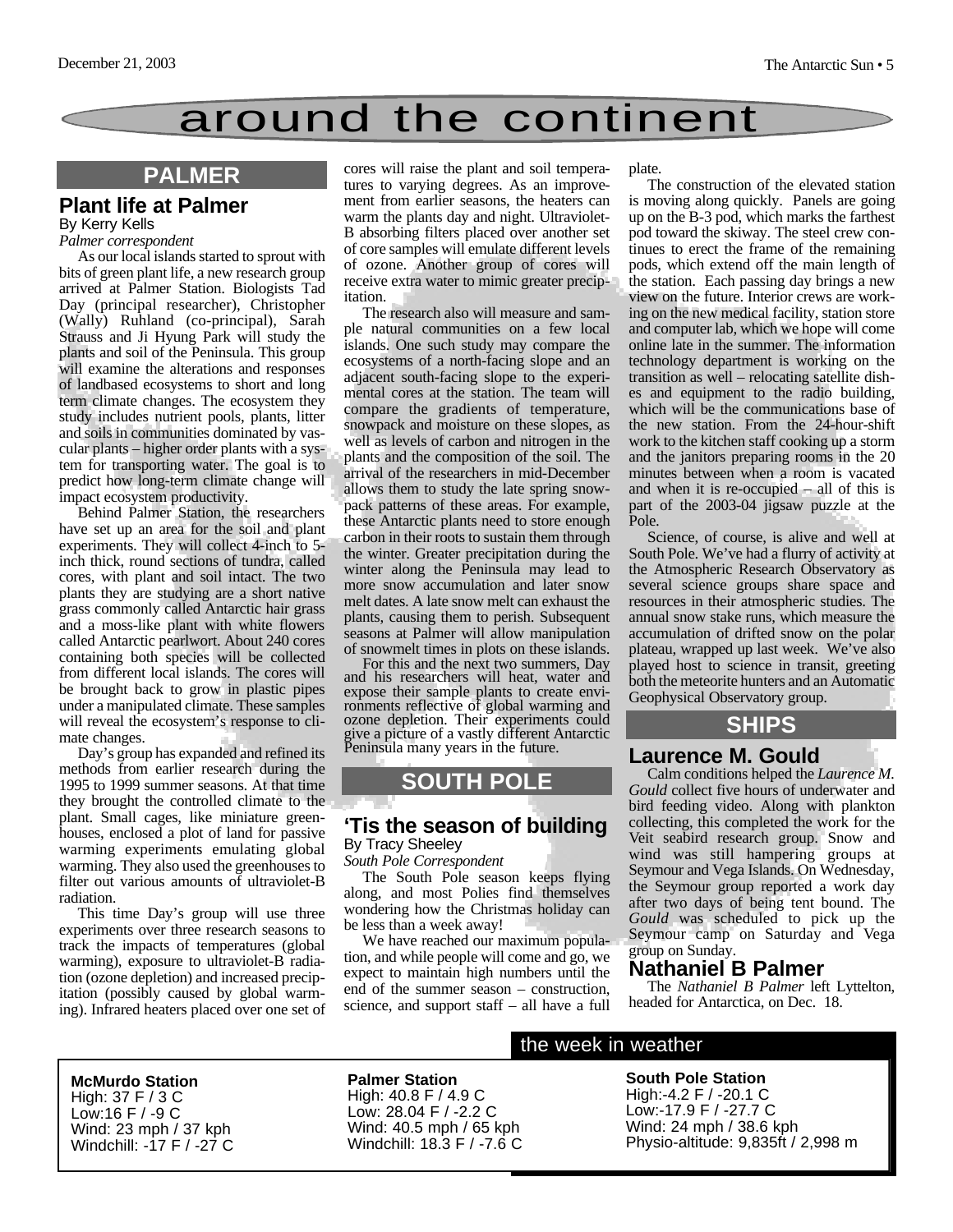## **Test flight preps way for hunt for 'killer' particles**

#### By Brien Barnett

*Sun staff*

A test to check instruments that will be used to detect strange phenomena in the magnetosphere was launched via balloon last week.

The balloon climbed to 15,200 meter and the 31 kg MINIS payload collected and transmitted data back to a lab in Berkeley, Calif., in the first few hours after launch. However, the balloon descended rapidly and unexpectedly landed on Mount Discovery, where it lost some gear. The balloon eventually dragged its way to the top of the mountain and traveled to about 900 km west of McMurdo where it finally landed.

MINIS, an empty acronym pun based on a previous project called MAXIS, had enough battery life to last eight days, but project team member Edgar Bering III said the instrument was damaged as it was pulled up and off the mountain by the balloon.

Bering suspects the post-launch setbacks were caused by a leak in the small long duration balloon and not the scientific gear it was carrying. Bering said he thinks the instruments proved they worked, though the data will have to be analyzed.

The lessons gleaned from the flight will be incorporated in a series of planned flights in the next year or so that will hunt for high energy "killer" particles cycled by the earth's magnetosphere, the feature in outer space created by the earth's magnetic qualities.

Bering said the particles are interesting because they have been detected by scientific missions only a few times, but indicate a major disturbance in the magnetos-



Photo by Brien Barnett/The Antarctic Sun

*Brandon Reddell smiles as Michael Kokoranaski pumps his fist in celebration after hearing a report from John Sample on the satellite phone that the MINIS team back at UC Berkeley was receiving good data from the instruments they had just launched from the long duration balloon facility at Williams Field.* 

phere capable of killing satellites and creating disruptions to electrical systems on the surface.

"We needed to fly a detector that had a high enough energy range," said John Sample, a doctoral candidate who is working on the project.

The primary goal of the \$350,000 project is to launch a series of four balloons in a row from the South African Antarctic base, SANAE, to attempt to detect the high-energy particle shower.

The researchers want to determine whether it is a one-time occurrence, like someone turning a faucet on and off, or if there is a constant stream of particles in a very narrow area.

Also, they would like to learn more about the properties of the particles. The information they obtain could help power companies guard their extensive grids and space agencies protect satellites and astronauts.

*National Science Foundation funded research in this story: David Smith, University of California Berkeley, http://www.geophys.washington.edu/Spac e/SpaceExp/Balloon/Antarctica99/* 



TIATIMITATTI



**"Socks and underwear. That's what my mother always sends me."** 

Mike Polito *Copa field camp seabird biologist from Cleveland, Ohio, third season*



**"Shower shoes. 88 cent flip flops."**

Sean Hufstetler *South Pole comms technician from Wasilla, Alaska first season* 



**"Most of what I want I can't have."**

Greg Gonzales *McMurdo FEMC coordinator from Broomfield, Colo. first season*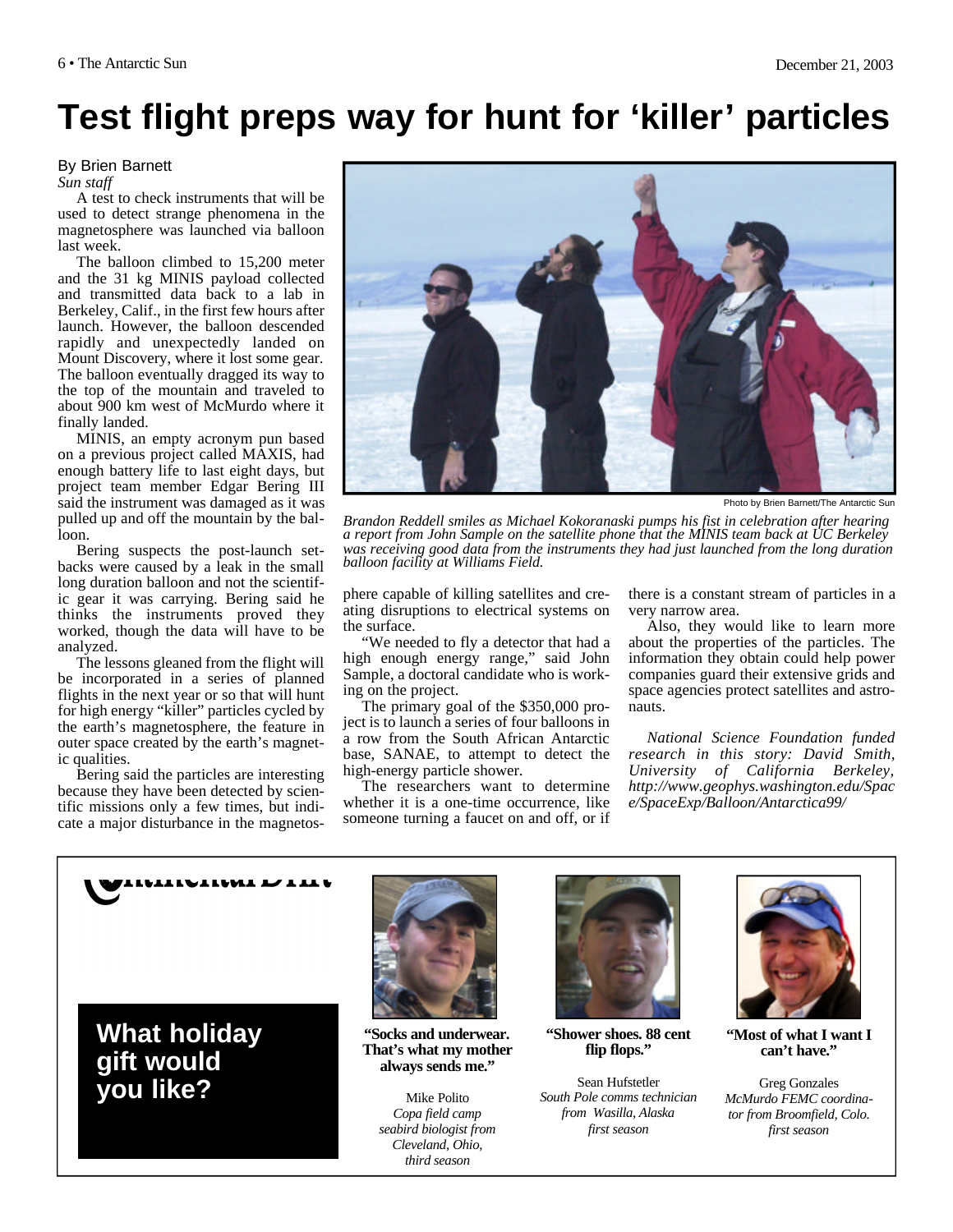

Photos courtesy Claude Larson / Ogdensburg Public School

high-altitude balloon carrying<br>high-tech astrophysics projects is<br>cling Antarctica in the compar<br>lection of New Jersey rocks next month. high-altitude balloon carrying two high-tech astrophysics projects is circling Antarctica in the company of nail polish, chewing gum and a col-

Why? So that almost a thousand school children can study the effects of ultraviolet light and cold weather on a range of materials.

Project Aria is a Washington University School of Engineering outreach, research and education program started by former space program manager Keith Bennett in 1998. So far, the project has involved about 3,000 K-12 students from around the U.S. and Australia in aerospace projects.

For Aria's first Antarctic project, Aria-9, a package of student experiments has been attached to a high-altitude balloon that researchers hope will circle the Antarctic continent at 125,000 feet for more than 30 days. The balloon, launched last week from McMurdo Station, also carries devices to measure galactic cosmic rays and very high frequency and ultra high frequency (VHF/UHF) noise levels.

Aria-9 involves about 950 students from 26 schools. They will compare the samples recovered from the balloon flight with identical samples left on the ground at McMurdo and another control sample, left at home.

Science teacher Claude Larson is coordinating the experiment for Ogdensburg Public School in New Jersey. The Ogdensburg project is replacing one that was lost in the ill-fated Columbia 107 space shuttle. The students, who are eighth graders, are using this experiment to see if the effects of increased ultraviolet radiation will affect the fluorescence of the minerals they have collected.

Ogdensburg has picked up the spirit of

the space program by assigning its project an interesting acronym. "OGRE stands for Ogdensburg Glowing Rocks Experiment," Larson said. "Ogdensburg is world famous for its diversity of minerals, 340 in all, and high concentration of fluorescent minerals. Most areas of the world have about 30-40 types of minerals in one locale."



Photos courtesy Claude Larson / Ogdensburg Public School

*In the foreground, Ogdensburg Public School students Amanda Rillo and Nicole Olinger work with Maureen Verbeek to chisel some minerals to send into the Antarctic atmosphere.*

Larson said the students have learned to operate a spectrofluorometer to measure light emissions of the minerals and have been studying the electromagnetic spectrum as part of their earth science class.

This experiment was carried out at the local mine where the students selected minerals, sawed them to size, tested their fluorescence, photographed them under UV light and tagged them," Larson said.

"Our hypothesis is that an increase in UV radiation will change the particle physics of

*Justin Sikora, an eighth-grade student from Ogdensburg Public School holds up a vial packed with mineral samples that will fly on the Aria - 9.*

## **Kids play balloon science** at

By Kris Kuenning *Sun staff*

the minerals and allow them to fluoresce more intensely."

Southeast of St. Louis, Fred Lewis's high school science classes in Marissa, Illinois have packaged six vials of materials to fly with the balloon.

"We tried to choose two types of experiments," Lewis said. "One, materials which might be altered by the UV radiation. Two, materials that might be affected by longterm extreme cold. Then we learned that the samples in flight might reach very warm temperatures on occasion. Now some students are wondering how the warm-cold cycling may affect their experiments."

Projects from the Marissa school include everything from copper sulfate to chewing gum. Students will compare their results with identical samples that will fly on the AHAB high altitude weather balloon.

"There was a lot of excitement among students whose experiment proposals were accepted for flight," Lewis said.

"My project with Aria-9 is dealing with copper sulfate," said student Dawn Hines. "I'm going to find out if it has any effect in making crystals."

Adam T. is experimenting with antifreeze. "Pure Prestone freezes at about - 34 F. I hope this doesn't break my little glass test tube. I did leave room for expansion, I just hope it was enough."

Sarah Harkness sent the inner part of a floppy disk. "I saved the TIGER logo on it and want to see that once I put the disk back together if it is still there. I don't think it will be changed very much by any magnetic material around the South Pole."

The chewing gum was put forward by Abby M. "I think that the gum is going to get harder and lose its flavor. We'll find out when it comes back next spring."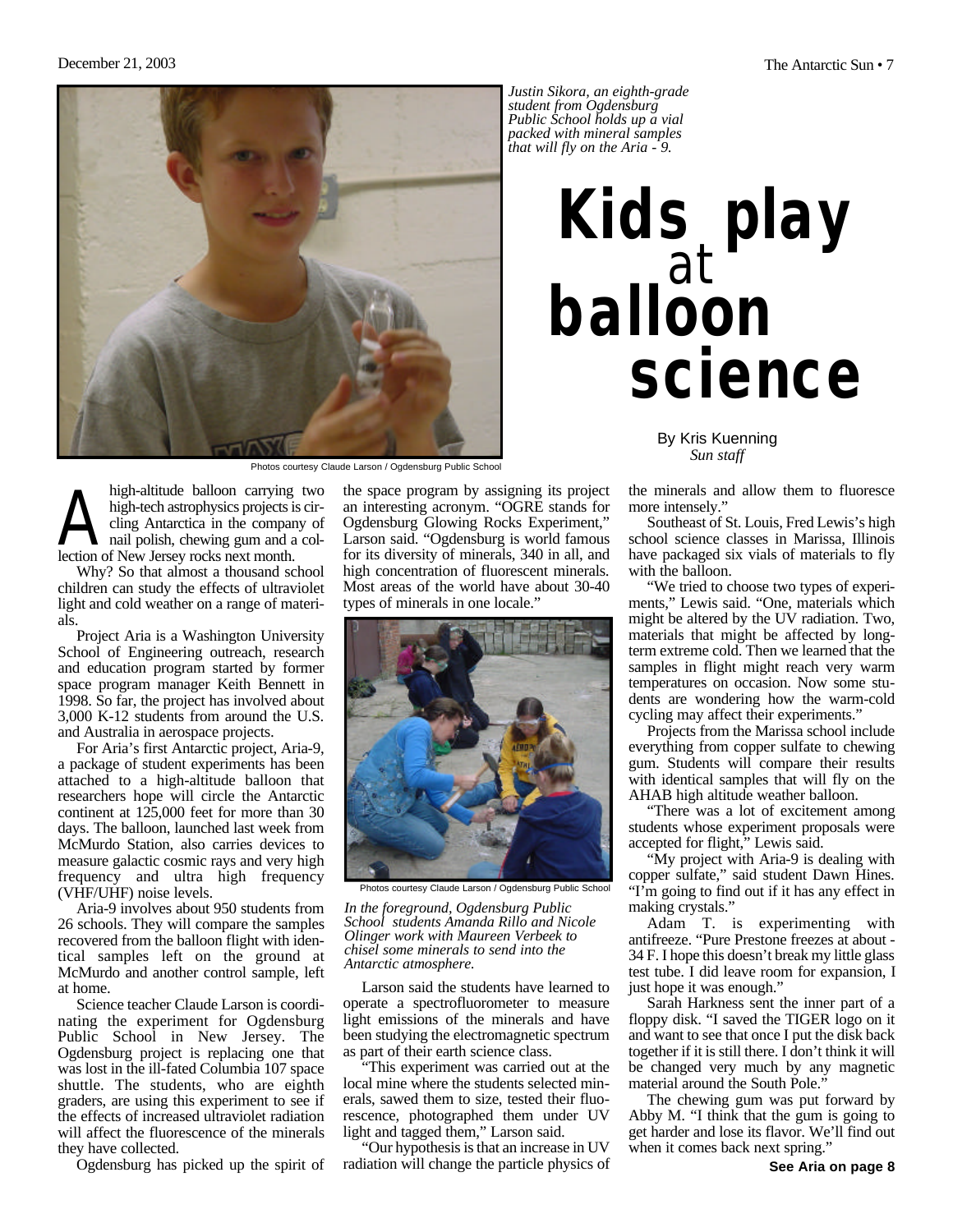

Photo by Melanie Conner / Special to The Antarctic Sun

## Aria From page 7

The Aria-9 project was launched on the balloon carrying the Trans-Iron Galactic Element Recorder (TIGER) instruments and the VHF/UHF Antarctic Impulsive Transient Antenna (ANITA)-lite project. The balloon is provided by the National Scientific Balloon Facility (NSBF), which is funded by the National Aeronautics and Space Administration (NASA) and supported in Antarctica by the National Science Foundation.

The plastic-wrap thin polyethylene balloon launched this year is almost a third larger than the one used in 2001. With a 300 meter circumference, the balloon itself weighs almost 1,360 kg. When inflated, 20 Boeing 747's could fly in formation beneath it. Taller than the Eiffel Tower, the balloon is still visible to the naked eye when it reaches its soaring height of 40km.

Students will be tracking its progress from classrooms all across the country, including the Lab School of Washington, in Washington, D.C.

Anne Runow of the school said students are hoping to track the experiment on the internet.

"We meet every Monday for Sky Science," Runow said. The first and second graders are also learning about Antarctica, its environment and the early explorers.

The Lab School project consists of three vials. "One had salt water in a balloon, a pair of magnets and a red crayon. The second has sugar water in the balloon and two small rocks in water. The third has exposed film with class photos, natural fabric (cotton and silk) and a marker picture of the sun."

Children were asked to predict what might happen to their materials during flight.

"I remember they thought that the film might get foggy, the crayon may melt, the sun picture may fade or turn dark, the water with salt/sugar may crystallize and the rocks may crack," Runow said.

Whatever the level of scientific participation, students involved in Aria-9 will certainly have a better understanding of Antarctica and the science being undertaken here.

Keith Bennett started the Aria program after he returned to Washington University in 1993 after a career in space work on a number of satellite projects. "After a few years doing other things, I decided to get back into space," he said, "I was also trying to find a way to excite kids about science and engineering, particularly space but not just space. I started Project Aria in 1998 primarily as a K-12 outreach program. Since then it has grown to include university engineering education and space-related research."

Other Aria projects involve children with satellite launches, robotics and round-theworld balloon flights. About 50 undergraduate students have been involved each semester since '98.

"The Aria-9 is our first Antarctica mission, although we are hoping to get more in the future," Bennett said.

Claude Larson of Ogdensburg Public School said the students are excited to have this international project opportunity.

"Repeating the experiment was a great way to carry on with the science of the project and carry on the spirit of exploration that we all revered in the Columbia crew," Larson said.

*Above, the balloon carrying TIGER, ANITAlite and ARIA lifts off from Williams Field. When the balloon reaches the upper atmosphere at an altitude of nearly 40 km the helium will expand and the balloon will expand to the size of a football stadium. At right, spectators watch the takeoff.*

*National Science Foundation funded research in this story: Dr. Walter R. Binns, Washington University Physics Department http://aria.cec.wustl.edu/A ria9/default.htm*



Photo by Melanie Conner / Special to The Antarctic Sun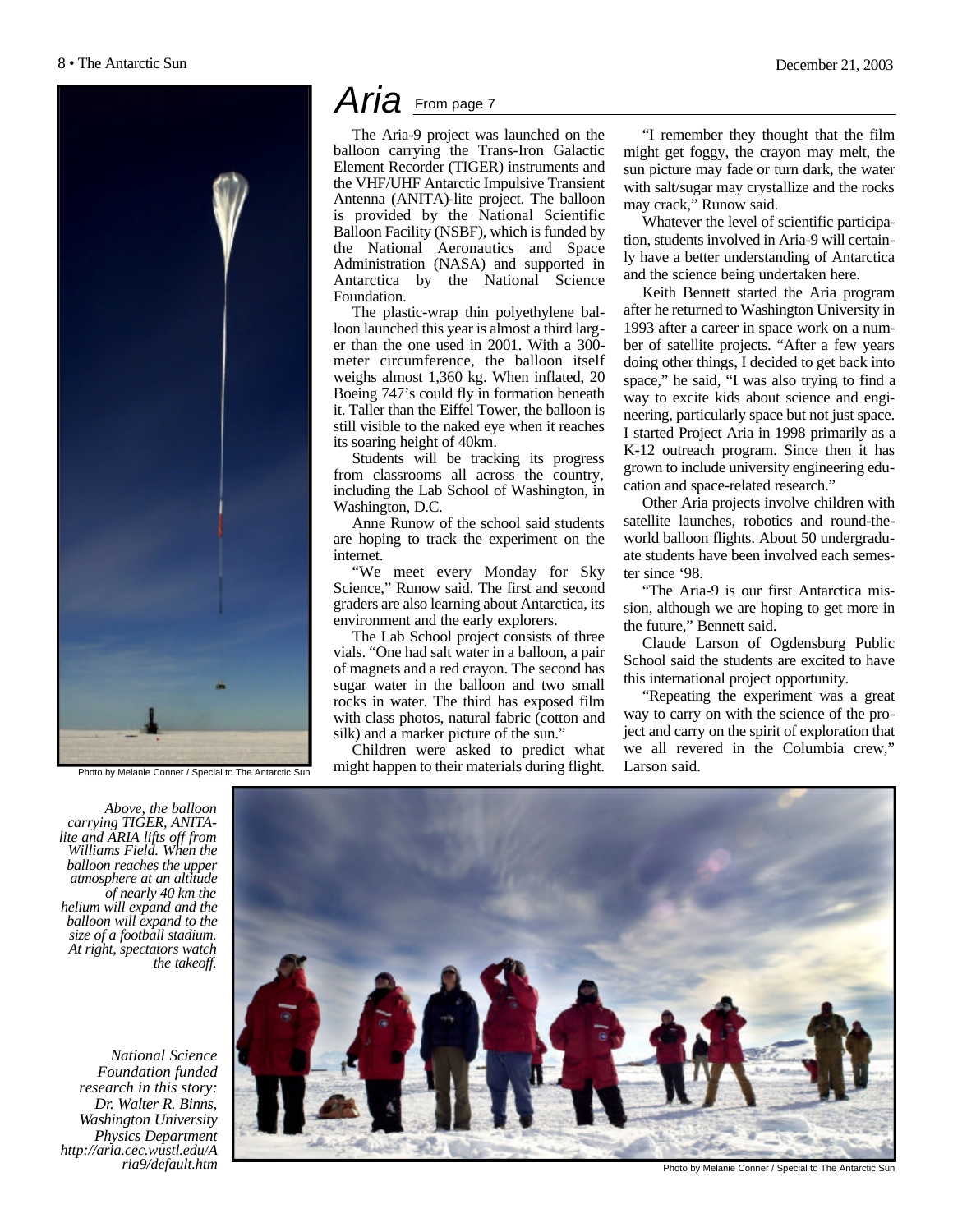## **Telescope takes test ride**

By Brien Barnett

*Sun Staff*

This year's goal for the ANITA-lite team is to test a scaleddown version of the instrument planned for launch in three years and check background signals that may affect future data.

"We think we know what the noise level is going to be and we're really looking at what random signals are coming through," scientist Michael Duvernois said.

The full ANITA, an acronym for Antarctic Impulsive Transient Antenna, will use up to 36 antennas suspended over the ice by a long duration balloon to look for pulses of neutrino radio emissions coming through the earth, said Jason Link, another scientist working with the ANITA-lite team.

Neutrinos are thought to hold keys to a better understanding of the early universe because they rarely interact with matter and are not influenced by gravitational and electrical fields in space.

"In the 10 years since I've started, (neutrino research) has gone from an interesting thing to, 'Where have these highenergy particles come from?'" Link said. "They are excellent probes of the very high energy universe."

ANITA is similar in concept and shares the general mission of the Antarctic Muon And Neutrino Detector Array (AMAN-DA) project at South Pole. Both telescopes aim to detect neutrinos and "look" through the Earth toward the northern hemisphere to detect particles after they interact with the ice.

One of the key differences between the South Pole and balloon projects is that AMANDA looks for visible light emitted when particles interact with the ice on the polar plateau while ANITA will detect radio emissions from the events.

"This is the exact same process except, rather than photons of light, we get photons in the radio spectrum," Link said.

The scale of ANITA also is much broader. AMANDA and its successor will eventually use up to a cubic kilometer of the ice near the South Pole. ANITA will use the ice across large portions of the continental ice as its surface component.

ANITA-lite features two 9 kg, 96 cm antennas to pick up particles with energies equivalent to about a 115 kph fastball, Link said.

*National Science Foundation funded research in this story: Walter Binns, University of Washington, http://cosray2.wustl.edu/current.html*



Photo by Brien Barnett / The Antarctic Sun

*A team member works on the ANITA-lite instrument at the long duration balloon facility at Williams Field.*



Photo by Melanie Conner / Special to The Antarctic Sur *Spectators watch the TIGER balloon inflate.*

## **Flying TIGER**

#### By Kris Kuenning *Sun staff*

The Aria-9 project is a small piggyback on the 1,700 kg Trans-Iron Galactic Element Recorder (TIGER). TIGER is a collaboration composed of scientists from Washington University in St. Louis, California Institute of Technology, Goddard Space Flight Center and the University of Minnesota. Led by Bob Binns of Washington University, this is the second Antarctic flight for TIGER.

The project is collecting samples of rare, heavy particles in galactic cosmic rays. Binns is collecting and analyzing this data to learn more about how stars, like our own sun, live and die. The sampling device, designed by researchers at the Washington University, works best in polar regions.

"The magnetic field of the Earth in the polar region allows cosmic rays easy access compared to more equatorial regions," Binns said.

Two years ago, the TIGER team broke the record for long duration balloon launches with a 31-day, 20-hour flight beginning at McMurdo Station on Dec. 21, 2001. TIGER graduate researcher

from Washington University Lauren Scott said the first launch was successful in collecting about 300 nuclei of heavy elements.

While that data will not provide conclusive answers about the universe on its own, Scott said, "It proved that TIGER is a sufficiently good instrument for looking at these elements. We'll need a good amount of data before we'll have anything conclusive."

TIGER was launched on the afternoon of Dec. 17 from Williams Field outside of McMurdo. An enthusiastic crowd of spectators, including a costumed TIGER mascot, cheered the launch to its prompt departure. That night, researchers stayed up all night tracking the balloon and receiving the initial data. For the first 24 hours of the launch, researchers can tweak the instrument settings through a high-speed connection. Once the balloon disappears over the horizon and the line-of-sight connection is severed, the researchers move to an office in Crary Lab, where they receive smaller bits of data via satellite. Every hour, there is a 10-minute window during which commands can be sent.

*National Science Foundation funded research in this story: Dr. Walter R. Binns, Washington University Physics Department http://cosray2.wustl.edu/current.html http://tower.nsbf.nasa.gov/ice0304.htm*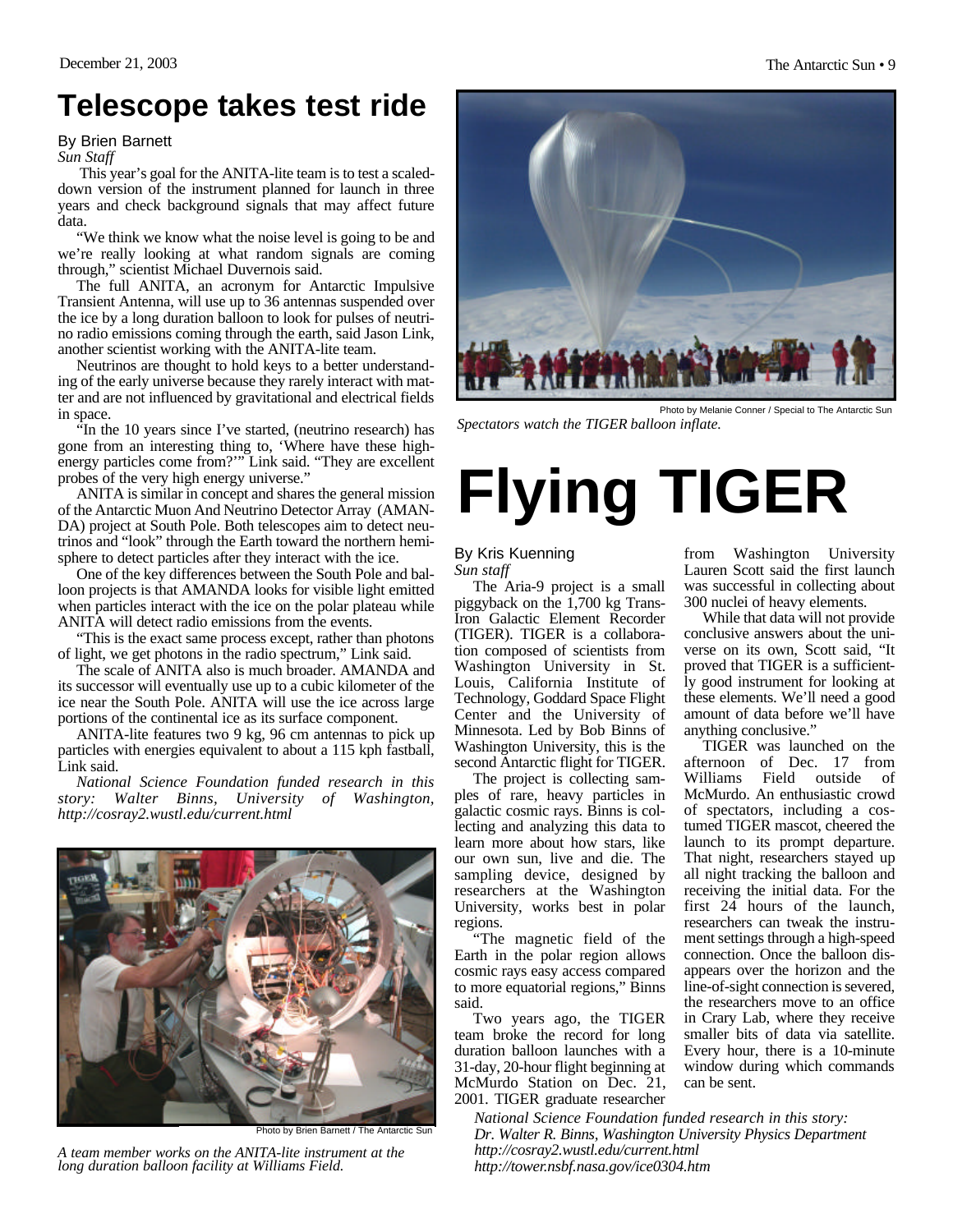

Photo by Brien Barnett / The Antarctic Sun *Engineer Gary Kelderhouse and a technician lash down wires around the electronics sphere, which was first flown as the entire payload of several 1960s balloon missions.*

## *Tracer* From page 1

"BOOMERANG," it marks the end point of a previous balloon flight.

TRACER has passed the point on the continent opposite McMurdo and is flying at 80 degrees latitude at an altitude of 39 km. At this rate, the TRACER mission may get a bonus second run around the continent. That would mean more and better data collected by the instrument launched more than a week ago from Williams Field.

The instrument is attached to a helium-filled balloon that grows to the size of a football stadium. At its maximum height the identity of the particles will not be obscured by cosmic ray interactions in the atmosphere that lead to showers of various particles below.

Boyle predicts the winds may bring the balloon back over McMurdo, offering station residents a chance to see the giant balloon in action.

The instrument's primary purpose when floating at nearly the edge of outer space is to detect high-energy cosmic rays. Scientists study cosmic rays to learn more about the violent processes in the universe that accelerate matter to energies many times the magnitude produced by the largest accelerators on earth.

The data will help Dietrich Muller, professor at the University of Chicago and the project's principal investigator, and other scientists find out where high-energy cosmic rays originate. In theory, cosmic rays are particles accelerated nearly to the speed of light by shockwaves of supernovae, or exploding stars. Muller, though, wants to find out if there is a point at which even supernovae no longer can account for the energies of the particles. These very high-speed particles or rays are what he is most interested in detecting.

The instrument is a layered device set inside a rectangular cubic structure. Assembled, TRACER resembles a box-like silvery satellite, complete with winged solar panels, which power the electronics inside. However, it's about two to three times as big as a satellite that would typically be launched from a space shuttle or rocket and will conduct its research at a fraction of the cost of a space mission, according to Boyle.

The key to TRACER is that it measures the nuclear charge,

the energy, and the trajectory of each charged particle traveling through the instrument. It accomplishes that task using detectors arranged like layers in a cake.

At the top and bottom are plastic scintillation and Cerenkov counters, devices that help measure the charge of a particle. Beneath the top charge measurement device are four double layers of two-meter-long by two-centimeter-diameter proportional counter tubes set at different directions per layer. The tubes are made of mylar and contain a thin wire surrounded by xenon gas. Particles traversing the tubes liberate electrons in the gas which move toward the wire, generating avalanches of secondary elections near the wire and hence, electric signals which characterize the nuclear charge and energy of the particle.

Below, there are further layers of tubes alternating with layers of plastic fiber radiators. Altogether, there are 1,600 tubes.

Strapped to the outside and below the central box are a variety of navigational and communication systems. One antenna allows the team to collect as much data as a high-speed business Internet connection when the balloon is within range of McMurdo. After that, another antenna transmits small amounts of data to a satellite, but only for about 20 hours a day. All the data is stored onboard and will be retrieved. Ideally the payload will be jettisoned somewhere close to McMurdo and will parachute safely to the surface and be retrieved.

The instrument is suspended from the balloon by a rotating device that will keep an array of solar panels and shields facing the sun. Because the instrument will be flying at the height of the atmosphere, there is little air or wind. To ensure a stable temperature, engineers have enclosed it with plastic foam insulation and thin metal panels covered with expensive, reflective, breathable tape.

Most of the sensitive computer electronics are set within a small pressurized sphere carried underneath the main instrument. The sphere is a piece of history, said Gary Kelderhouse, an engineer with the TRACER project.

The sphere was originally designed for a project to detect electrons called "e-plus-minus." Kelderhouse said it was flown on several missions back in the early 1960s. It was designed to hold the entire payload on a scientific balloon. While working on TRACER the team found it in the basement of their building and realized it would work for their mission.

TRACER was originally designed to fly in the Arctic. However, negotiations for flyover rights broke down and eventually the project was moved to Antarctica. Muller said that's better for the project anyway for several reasons. An obvious one is that nobody owns Antarctica and flyover rights are not at issue. More important, though, is that the atmosphere above Antarctica provides a more stable temperature environment for the balloon. Also, the constant daylight and circumpolar wind tend to keep the payload over Antarctica for a long time. Typically, a balloon flight will take two weeks to circle over the continent.

The experiment, which is funded by the National Aeronautics and Space Administration and supported by the National Science Foundation, is a follow-up study similar to one conducted by Muller's group aboard the shuttle Challenger in 1985.

"There's some hardware in there that was originally flown on the Challenger in one of the last missions before it blew apart," Muller said.

The Challenger experiment provided much of the current data about cosmic rays at super-high energies, according to Muller. If successful, TRACER should greatly extend that body of knowledge.

*National Science Foundation supported research in this story: Dietrich Muller, University of Chicago, Enrico Fermi Institute, http://tracer.uchicago.edu/, http://tower.nsbf.nasa.gov/ice0304.htm*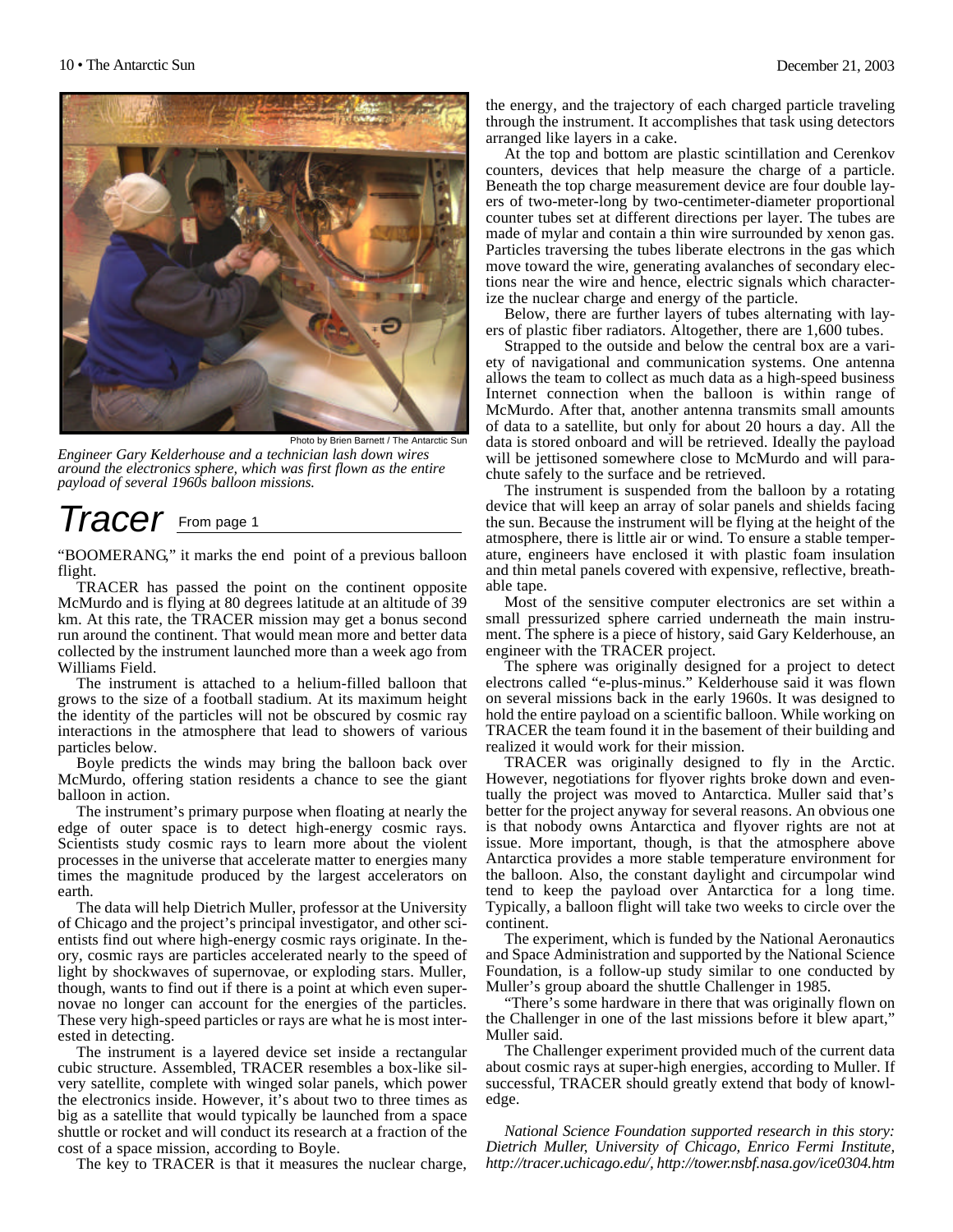

*Left: Construction workers fix steel beams into place at the new Amundsen-Scott South Pole Station.*

> *Right: The 92 stairs of the "beer can" connect the new station to the old dome.*

Photo by Kris Kuenning / The Antarctic Sun



### *Dome* From page 1

Emanuel said.

"That's part of the pain of the transition," said Jerry Marty, National Science Foundation representative at the South Pole. "There is always going to be a certain amount of operational inefficiencies as we are phasing into the new facilities."

With more than 200 South Pole residents, including 94 construction workers, not everyone has a room in the new station. And not everyone wants one.

Some have opted to live under the Dome. The rooms are tiny. The walls are thin and the bathroom is unisex, but the experience under the Dome will not be available much longer.

Summer camp at the South Pole includes a series of Jamesways and Hypertats. Both are temporary semicircle structures with small rooms partitioned by blankets in the Jamesways or cardboard dividers in the Hypertats. Hypertats are connected to bathrooms by a covered, but unheated, walkway. A late-night trip to the toilet from a Jamesway requires several layers of cold weather gear.

Construction coordinator Doug Forsythe could have had a room in the new station, but after 10 seasons in the same Jamesway, he felt more at home in summer camp.

"I'll take my old J-way anytime. I have it fixed up the way I like it," Forsyth said.

Residents of the new station may be comfy and close to the dining facility, but until the next wing is occupied, they still



have to carry their laundry to the Dome or the summer camp.

Forsythe describes the transition phase as "kind of like having a brand new house ,but still attached to the old cabin."

Living between stations also makes for a dichotomy in the social environment. The bright new dining facility has a bar at one end, which provides a contrast to the dimly lit bar under the Dome. Social gatherings are split between those two venues and the summer camp lounge.

"Many people have commented about how quiet the Dome area and Dome living has become," Forsythe said. "It's definitely not the upbeat, exciting place it use to be."

If all goes as planned, the third wing of the station will be occupied in February, bringing the computer lab, store, post office, clinic, laundry, reading room and greenhouse under the same roof. Marty said the move will make for a more efficient operation.

And there will be fewer reasons to climb the 92 stairs of the stairwell in the circular metal structure referred to as the "beer can" and traverse the tunnels to the old Dome.

Emanuel reports lots of "out of breath panting in the lunch line" from the "beer can" climbers.

There are other unexpected features of the new station. "Like how the building sways a little in a strong wind," Emanuel said, "and how the sunny back decks are so warm because they are on the downwind



Photo by Kris Kuenning / The Antarctic Sun

side of the building (I've heard rumors of lawn chairs next year)."

"I feel very fortunate to be here during the building transition phase," said janitor Susan Weber. "In the short term, there's some inefficiency and inconvenience, but in the big picture, progress is being made."

The summer crews are working to get two new sections enclosed so that winter staff can start the inside fitout of the administration and communications facilities, housing and emergency power plant facilities. The new science wing, enclosed last year, should be ready for occupancy in 2005. An increase in the number of scientists at the South Pole was the push behind the construction of the new station in the first place, Marty said.

"This new facility is a quantum leap forward. It's all about supporting science," he said. Built in the early 1970s and occupied in 1975, the Dome was designed to house 18 people in the winter and 33 in the summer. The new station will house 150 people, including 75 scientists and 75 support people in the summer and a total of 50 in winter. Marty has been a part of the construction project since the planning stages. This is his 10th consecutive season at the South Pole. It is exciting to be using the new station, he said, despite any transitional difficulties.

"I always wanted to be part of this project," said Marty, who first came to Antarctica as a general field assistant at Byrd Station in 1969. "It's very historical."